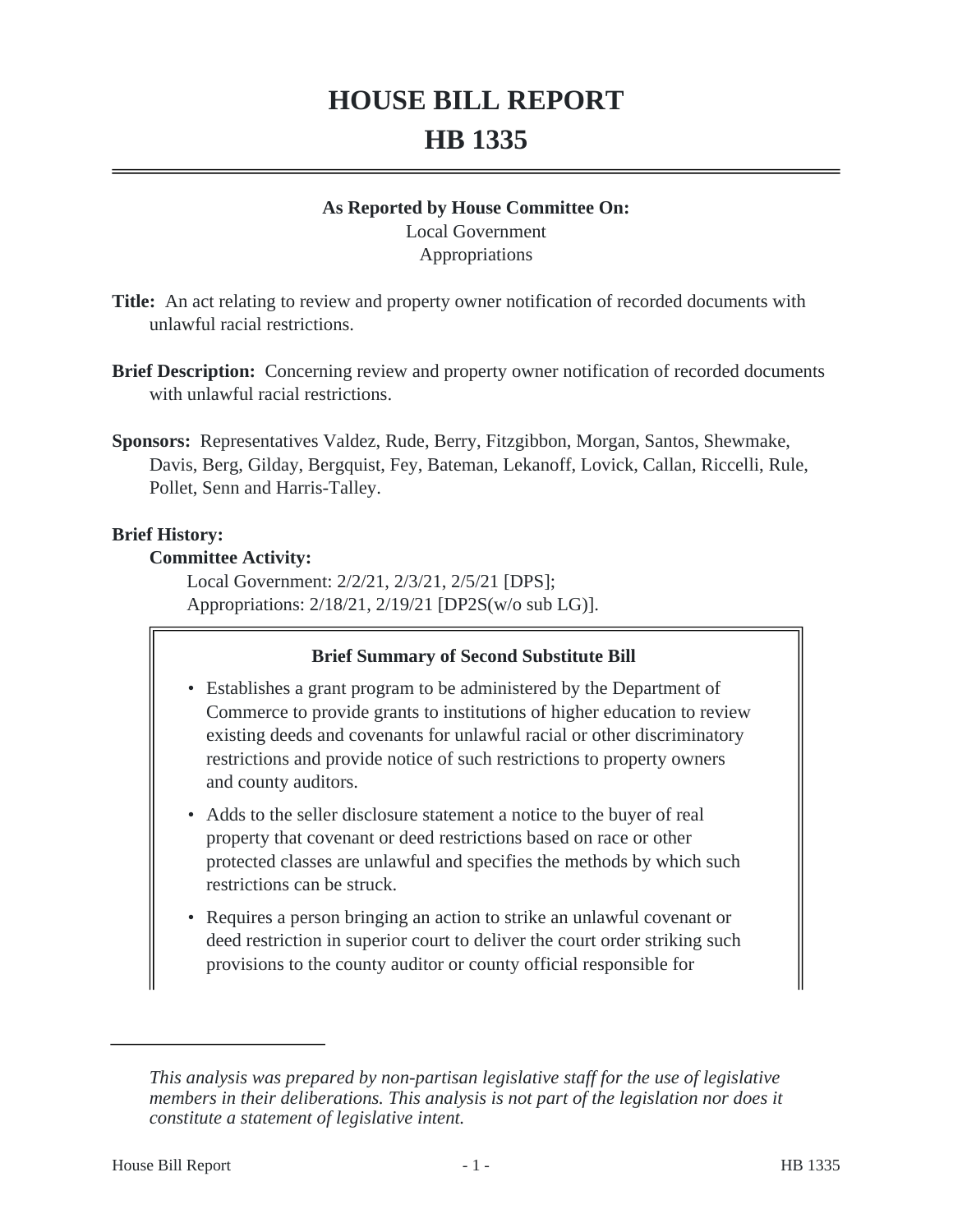recording official documents, and specifies how those provisions are to be removed.

#### **HOUSE COMMITTEE ON LOCAL GOVERNMENT**

**Majority Report:** The substitute bill be substituted therefor and the substitute bill do pass. Signed by 7 members: Representatives Pollet, Chair; Duerr, Vice Chair; Goehner, Ranking Minority Member; Griffey, Assistant Ranking Minority Member; Berg, Robertson and Senn.

**Staff:** Elizabeth Allison (786-7129).

#### **Background:**

#### Washington Law Against Discrimination.

The Washington Law Against Discrimination (WLAD) prohibits discriminatory practices in employment; places of public resort, accommodation, or amusement; real estate transactions; and credit and insurance. The law protects persons from discrimination based on their race, creed, color, national origin, citizenship or immigration status, families with children, sex, marital status, sexual orientation, age, honorably discharged veterans, or military status. The law also protects persons from discrimination based on the presence of any sensory, mental, or physical disability or the use of a trained dog guide or service animal by a person with a disability.

The WLAD declares void any provision in a written instrument relating to real property that purports to forbid or restrict the conveyance, encumbrance, occupancy, or lease of the property to individuals within a protected class. If a written instrument contains a provision void under the WLAD, the owner, occupant, or tenant of the property or the homeowners' association board may bring an action in superior court to have the provision stricken from the public records.

## Department of Commerce.

The Department of Commerce (Department) is a state agency responsible for facilitating community and economic development. Some of its duties include managing growth and achieving sustainable development, providing greater access to economic opportunity, and stimulating private sector entrepreneurship. The Department administers and distributes various state and federal grants to counties, cities, and other units of local government for local community development, workforce development, growth management planning, and infrastructure projects.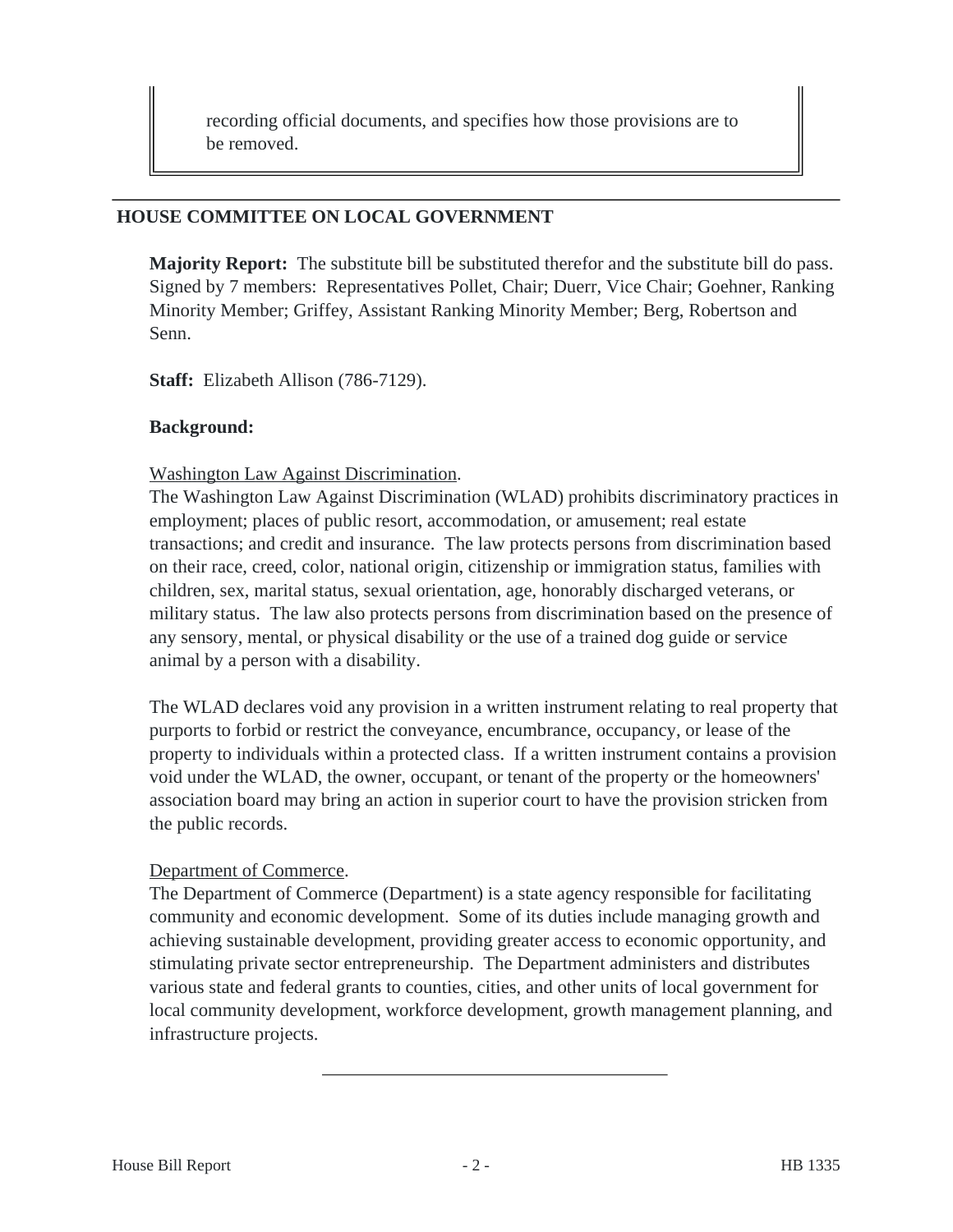## **Summary of Substitute Bill:**

Subject to the availability of funding, the Department is required to establish and administer a grant program to review existing recorded covenants and deed restrictions to identify recorded documents that include racial or other unlawful restrictions against a protected class under the WLAD. The Department must establish a process for accepting grant applications from public and private not-for-profit higher education institutions and must begin awarding grants no later than January 1, 2022. Selected higher education institutions must review existing recorded covenants and deed restrictions to identify documents that include racial or other unlawful restrictions against property ownership, and must notify owners of property with such restrictions and county auditors. Selected higher education institutions are encouraged to utilize students, including law and graduate students, to complete the review and notification requirements.

Realtors are required to notify purchasers of real property at the time of sale of any recorded covenant or deed restriction that includes unlawful racial or other restrictions on property ownership or use against a protected class.

## **Substitute Bill Compared to Original Bill:**

The substitute bill removes the requirement that counties and cities review existing deeds and covenants for unlawful racial or other discriminatory restrictions and provide notice to property owners, and removes county and city authority to use real estate excise tax revenue for the review and notification requirements. It establishes a grant program to be administered by the Department to provide grants to institutions of higher education to review existing deeds and covenants for unlawful racial or other discriminatory restrictions and provide notice of such restrictions to property owners and county auditors. Additionally, it requires realtors to provide notice of any unlawful recorded covenant or deed restriction to purchasers of real property at the time of sale.

**Appropriation:** The bill appropriates \$475,000 for the fiscal year ending June 30, 2022, and \$475,000 for the fiscal year ending June 30, 2023.

**Fiscal Note:** Preliminary fiscal note available.

**Effective Date of Substitute Bill:** The bill takes effect 90 days after adjournment of the session in which the bill is passed.

# **Staff Summary of Public Testimony:**

(In support) The use of racial covenants or deed restrictions to prevent ownership of property are some of the most explicit examples of racism that we have had in our housing system. They have been ruled unconstitutional but still exist on many titles and are very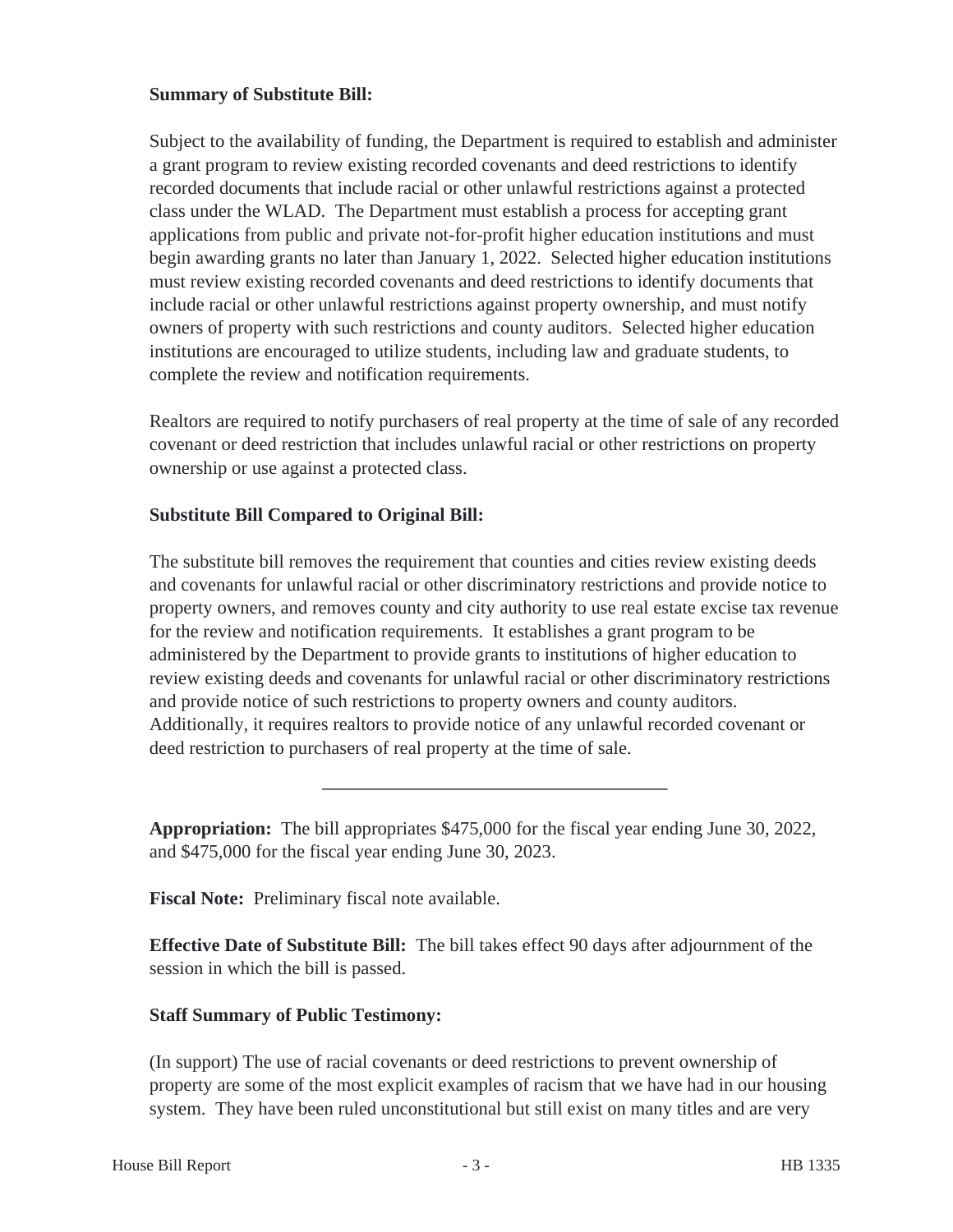offensive. The Legislature created an administrative process to allow homeowners to file a document to repudiate the racial covenants without the need to use an attorney, however, most property owners will never know if their property has a racial covenant. If property owners knew, they would likely be deeply troubled, and the bill is trying to address that by providing a review of existing records and documents where these restrictions exist and notify owners so they can have the provisions stricken and removed. Diversity, equity, and inclusion efforts are a priority of Washington realtors, and Washington is a leader in diversity, equity, and inclusion. Living with restrictive covenants has led to racism and obstacles to education, food, and jobs, and has manifested in ways that hold people back. Offensive language in deeds still exists today, and it's unimaginable how it has made people feel. The language is a legacy of the racist past, serves no purpose today, and is unenforceable. There has been a long history of discrimination in real estate, and the industry is currently going through a reckoning with gaining awareness of this activity. People have come to realize that this issue will not be addressed with a silver-bullet solution and will require a long-term effort. The bill focuses on raising awareness of this racist history. Many states, like Washington, have an existing process for removing restrictive language, but many people are not aware of the language in property records. There is a need for a statewide process to bring this information forward.

#### (Opposed) None.

(Other) There is no opposition to the goal of the bill. Racially discriminatory covenants are an ugly piece of history that should be rectified. These covenants are not enforceable, and there is already an existing process to remove them that was put in place in 2018. This existing process has not had time to work yet. There is an advertisement problem because people do not know about the existing program. The task that would be given to counties in this bill is daunting. Many of the deeds and covenants are old, hand-written documents that must be fished through and read one at a time. The funding in the bill just loosens what existing revenue can be used for, it does not provide additional funding. There are also concerns about Growth Management Act implications. Maybe the solution is a combination advertising the existing process and having a process that is less onerous. It is heartening to hear talk about shared responsibility for creating this racist history. Cities have a very large difference of populations and this bill would require a considerable use of staff time and pull staff away from their comprehensive plan duties. The timing in the bill requires it to be done before the comprehensive plan, and there is no provision on what happens if something is missed.

**Persons Testifying:** (In support) Jerry Martin and Bill Clarke, Washington REALTORS; Phil McBride, John L. Scott Real Estate; and Nick Maki, Windermere Real Estate.

(Other) Mellani McAleenan, Washington State Association of Counties; and Carl Schroeder, Association of Washington Cities.

**Persons Signed In To Testify But Not Testifying:** None.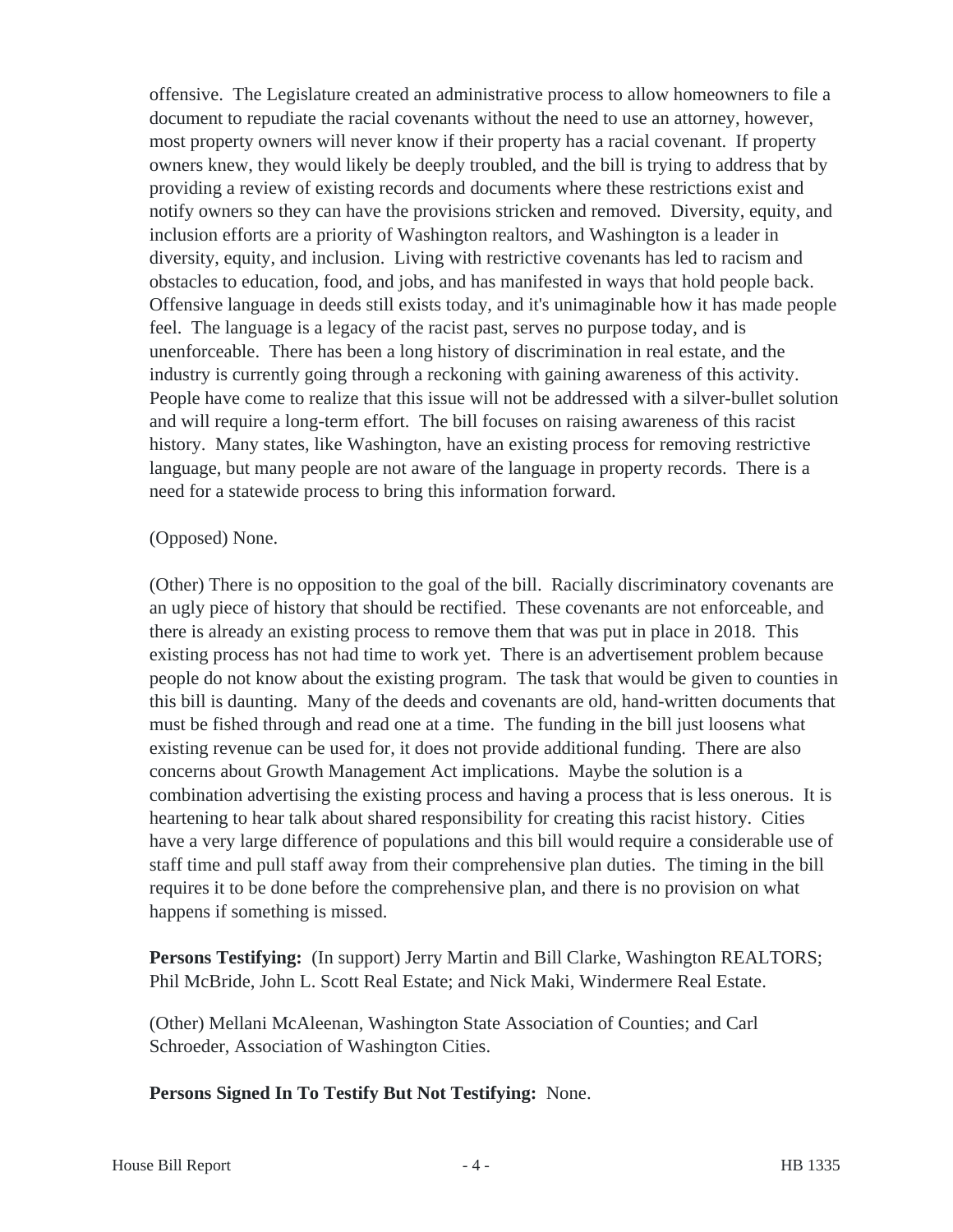## **HOUSE COMMITTEE ON APPROPRIATIONS**

**Majority Report:** The second substitute bill be substituted therefor and the second substitute bill do pass and do not pass the substitute bill by Committee on Local Government. Signed by 33 members: Representatives Ormsby, Chair; Bergquist, Vice Chair; Gregerson, Vice Chair; Macri, Vice Chair; Stokesbary, Ranking Minority Member; Chambers, Assistant Ranking Minority Member; Corry, Assistant Ranking Minority Member; MacEwen, Assistant Ranking Minority Member; Boehnke, Caldier, Chandler, Chopp, Cody, Dolan, Dye, Fitzgibbon, Frame, Hansen, Harris, Hoff, Jacobsen, Johnson, J., Lekanoff, Pollet, Rude, Ryu, Schmick, Senn, Springer, Steele, Stonier, Sullivan and Tharinger.

**Staff:** Jessica Van Horne (786-7288).

## **Summary of Recommendation of Committee On Appropriations Compared to Recommendation of Committee On Local Government:**

The second substitute bill makes the following changes:

- adds an intent section:
- removes a section making appropriations;
- removes the requirement that realtors provide notice of any unlawful covenant or deed restriction to purchasers of real property at the time of sale;
- adds to a seller's disclosures a notice to the buyer of real property that covenant or deed restrictions based on race or other protected classes are unlawful and specifies the methods by which such restrictions can be stricken;
- requires a person bringing an action to strike unlawful covenant or deed restrictions in superior court to deliver the court order striking such provisions by electronic mail, mail, or personal delivery to the county auditor or county official responsible for recording official documents in the county records, and specifies how void provisions are to be removed by the auditor or official;
- provides that a record removed from the chain of title may be preserved for historical or archival purposes; and
- provides that the act applies to real estate transactions entered into on or after January 1, 2022.

## **Appropriation:** None.

**Fiscal Note:** Available.

**Effective Date of Second Substitute Bill:** The bill takes effect 90 days after adjournment of the session in which the bill is passed.

#### **Staff Summary of Public Testimony:**